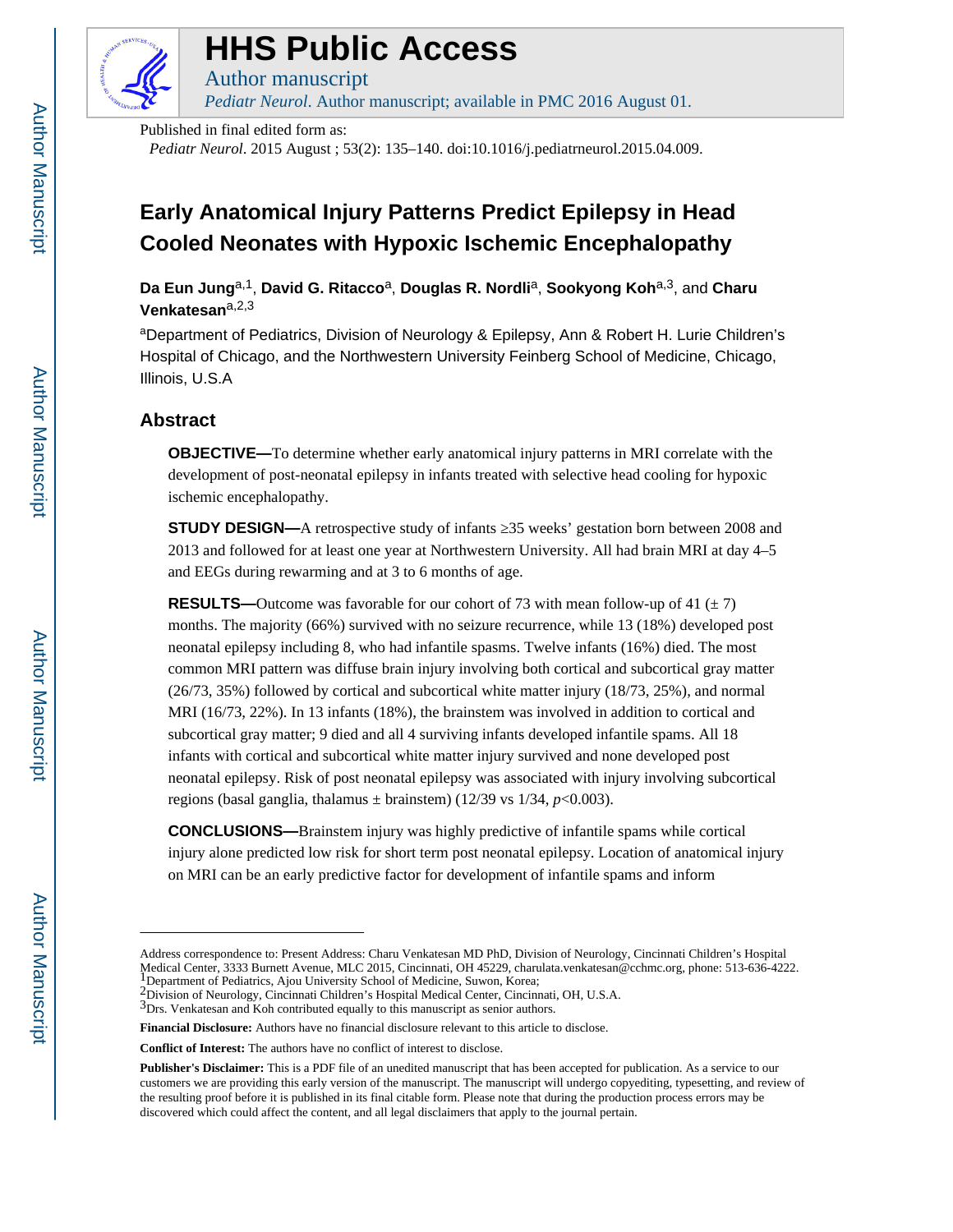prognostic decisions in newborns treated with selective head cooling for hypoxic ischemic encephalopathy.

#### **Keywords**

Hypoxic ischemic injury; Neonatal seizures; Hypothermia; Infantile spasms; postneonatal epilepsy; Magnetic resonance images; epilepsy

## **INTRODUCTION**

Hypoxic ischemic encephalopathy (HIE) affects 1 to 6 per 1,000 live births.<sup>1</sup> Therapeutic hypothermia using selective head or whole body cooling has been shown to improve neurodevelopmental outcome of infants with  $HIE^{2-4}$  While this effect is most pronounced in infants with moderate  $HIE$ ,  $5.6$  there is some evidence that infants with severe  $HIE$  also have improved outcomes with cooling.<sup>4</sup> Less hypoxic injury is seen on MRI after cooling, but there may be differences in the radiographic extent of injuries with selective head versus whole body cooling.<sup>7, 8</sup>

Numerous studies have shown that seizures occur frequently with HIE at presentation, during cooling, and with rewarming. The Cool Cap Study (selective head cooling) reported seizures in  $60\%$  of infants<sup>2</sup> while a whole body cooling study found 45% of infants had seizures at time of enrollment.<sup>3</sup> During or immediately following hypothermia, electrographic or clinical seizures were noted in  $30-90\%$  of infants.<sup>9-12</sup> While seizures are common presenting signs of HIE, development of epilepsy following therapeutic hypothermia is not well characterized. Studies prior to the institution of cooling found that approximately 7 – 16 % of infants with moderate HIE developed epilepsy, and the rate was significantly higher (up to  $60\%$ ) for infants with severe injury.<sup>13–17</sup>

Presently, little is known about the incidence of epilepsy in infants treated with selective head cooling for HIE. The same is true regarding whether early MRI features can predict epilepsy development. A previous study that evaluated whole body cooled and non-cooled infants showed that there was a correlation between location of injury and development of infantile spasms  $(IS)^{18}$ . The objective of this study was to categorize MRI patterns of injury in infants treated with selective head cooling following HIE between 2008–2013 at Northwestern University, and determine whether early anatomical injury patterns on MRI can be correlated with the development of post-neonatal epilepsy (PNE). PNE was defined as recurrent, unprovoked seizures that were present after the neonatal period (greater than 28 days).  $15, 19, 20$ 

## **METHODS**

This was a retrospective single-center cohort study. The Institutional Review Board at Lurie Children's Hospital approved the study, including waiver of consent. We reviewed records for all infants treated for HIE with selective head cooling and born between August 2008 and May 2013 at two hospitals affiliated with Northwestern University: Prentice Women's Hospital and Anne & Robert H Lurie Children's Hospital of Chicago (formerly Children's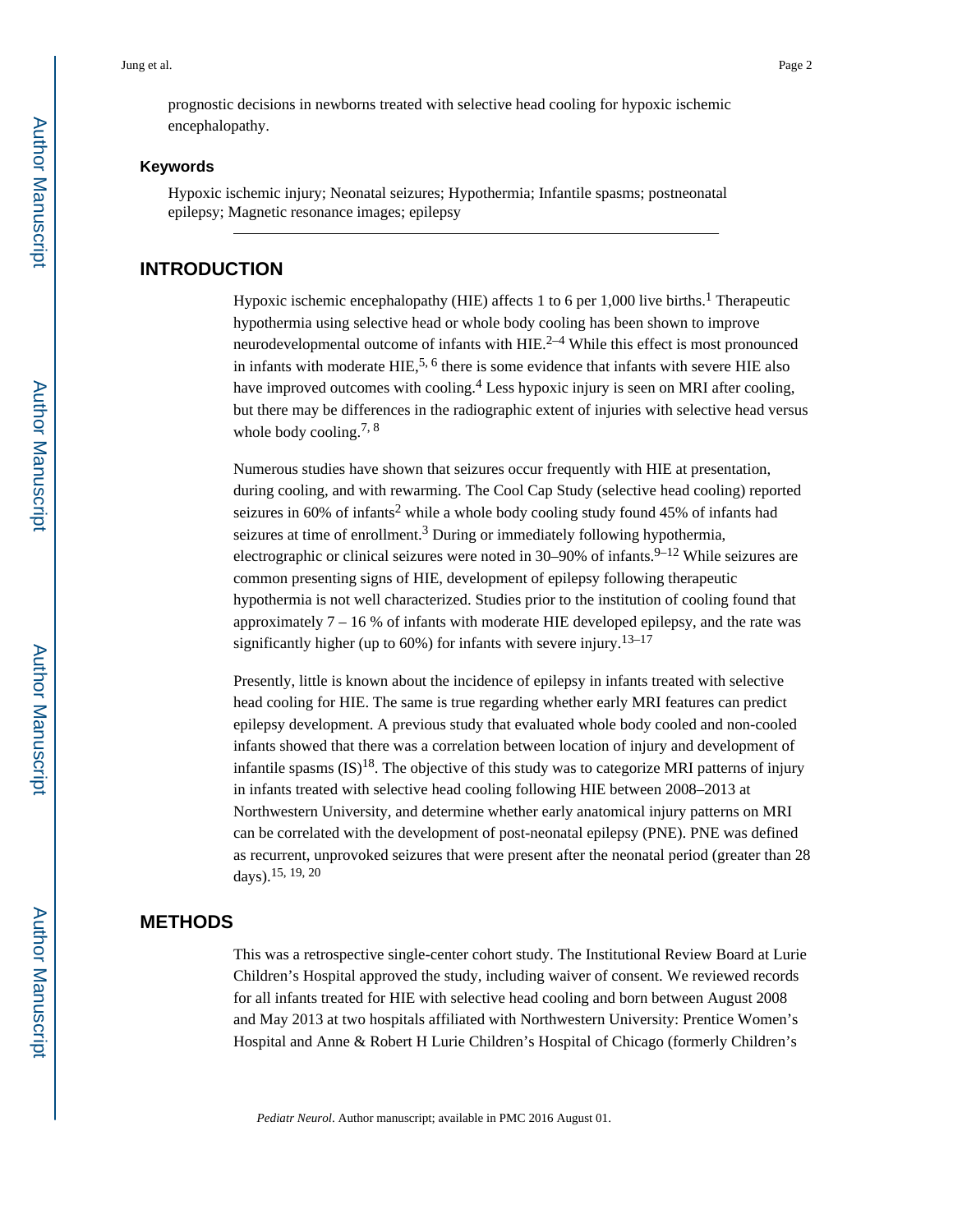Memorial Hospital). All infants had moderate to severe asphyxia, fulfilling the clinical entry criteria that were used in the Cool Cap trials.<sup>2, 21</sup>

The institutional inclusion criteria for selective head cooling treatment requires meeting criteria A and one of the three components of criteria B.

Criteria A: Infants greater than 35 weeks gestation admitted with one or more of the following: (1) Apgar score of <5 at 10 minutes after birth (2) Continued resuscitation (endotracheal or mask) at 10 minutes after birth (3) Acidosis (pH <7.00 of cord blood or arterial blood  $<$  60 minutes of life) (4) Base Deficit 16 mmol/L in cord blood or any blood < 60 minutes of life

Criteria B: (1) Moderate to severe encephalopathy, with altered level of consciousness *and*  at least one of the following: lethargy, stupor or coma, hypotonia, abnormal reflexes including oculomotor or pupillary abnormalities, and absent or weak suck; (2) clinical seizures (3) At least 20 minutes of aEEG with moderately abnormal or suppressed background amplitude<sup>22</sup> or seizures, after one hour of age.

Exclusion criteria for selective head cooling were: A. Major congenital abnormalities, including brain dysgenesis. B. Evidence of head trauma or skull fracture. C. Markedly small size (Infants < 1,800 grams birth weight, head circumference >2 SD below mean for gestation).

#### **Patient Population**

Eighty six infants underwent selective head cooling. Of these, 13 infants were excluded: 4 with congenital heart disease, one with brain malformation, one with chromosomal anomaly, 3 who did not undergo MRI, and 4 who were lost to follow-up before 12 months. Of the 73 infants analyzed for this study, 2 were cooled at 34 4/7 weeks gestation, and 4 were cooled at 35 weeks gestation. All infants were followed by one of the authors (CV or DR) at least 3 times during first 18 months of life (at 6 weeks – 3 months, 4–6 months and 12–18 months). Only those infants who had neurological follow up for at least one year were included in the study (mean  $\pm$  SD; 41  $\pm$  7 months).

At the initiation of cooling, clinical seizures and subclinical seizures detected on aEEG tracings were treated with anti-epileptic medication. There was no EEG or aEEG monitoring performed during the cooling period given technical constrains with the cool cap in place and therefore, only clinical seizures were treated during cooling. During the rewarming period, neonates were monitored using conventional video-EEG. Anti-epileptic drug treatment was directed by Neonatology with input from consulting neurologists. Typically, the first line medication used was phenobarbital followed by fosphenytoin, if necessary. Conventional video-EEG data from the rewarming period were not available for all infants enrolled in this retrospective study. Therefore, we did not analyze EEG data and patterns of early seizures for this study.

Follow-up electroencephalography (EEG) was obtained at 3 months and, if abnormal, at about 6 months of age. Subsequent EEGs were obtained if clinically indicated. EEG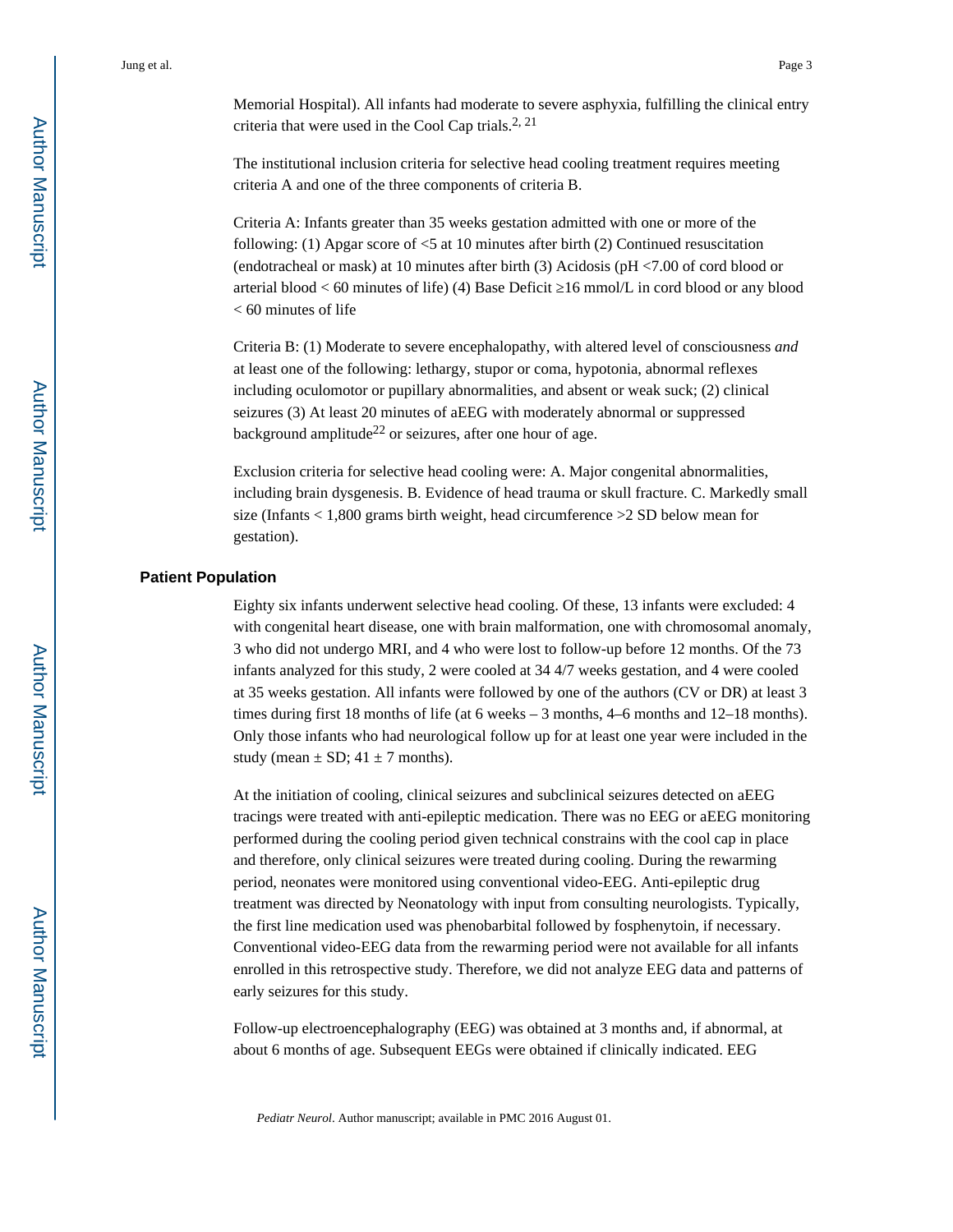interpretations were performed by board certified neurophysiologists at Northwestern University.

MRI scans were performed on day of life 4 or 5 and were reviewed by board certified neuroradiologists at Northwestern University. The following sequences were optimized for the neonatal brain at this institution, as described previously.<sup>23–26</sup> 3D T1-weighted spoiled gradient-echo sequence, T2-weighted fast spin-echo sequence, Fluid-Attenuated Inversion Recovery (FLAIR), and diffusion-weighted imaging (DWI) were performed with an axial multi-section multi-repetition spin-echo echo-planar technique. DWI was acquired in three orthogonal directions and combined into a trace image. Apparent diffusion coefficient (ADC) map was calculated by using the b-values of 0 and 1000 s/mm2 on a voxel-by-voxel basis with the software incorporated into the MR imaging unit. Newborns were grouped into 4 patterns of injury on the basis of the predominant anatomical site of injury on MRI using a modified scheme published in other studies found to be predictive of neurodevelopmental outcome after neonatal encephalopathy<sup>23, 26</sup>: (1) normal (2) cortex injury alone (3) cortex and basal ganglia/thalamus injury (4) cortex, basal ganglia/thalamus and brainstem injury. Review of MRI images and scoring of injury was performed by D.E.J. and S.K. who were blinded to clinical outcome of the patients.

#### **Statistics**

Statistical analyses were performed using statistical software (SPSS, version 21.0, SPSS, Chicago, IL, USA). The  $\chi$ 2 and Fisher exact tests were used to compare dichotomous variables, and the Student t-test was used for continuous variables. The Wilcoxon rank-sum test (or Mann-Whitney U test) was used to compare nonparametric data. A  $p$  value  $\sim 0.05$ was considered significant.

## **RESULTS**

#### **Patients**

The cohort consisted of 73 patients selected from 86 newborns that underwent selective head cooling for HIE during the catchment period between 2008 and 2013. These infants were followed for at least one year (mean:  $41(\pm 7)$  months). There were 43 male (59%) and 30 female (41%). Twelve neonates (16%) died during the initial hospitalization.

#### **Radiographic Imaging Features**

MRI scans were performed on day 4 or 5 of life. The most common pattern of injury involved both cortical and subcortical (basal ganglia and/or thalamus) gray matter (Figure 1A & B) in 26 infants (35%), followed by cortical injury with involvement of the subcortical white matter (Figure 1C & D) in 18 neonates (25%). Cortical injury followed a watershed distribution and there was no single dominant or prevalent pattern of injury. Thus, unilateral or bilateral involvement of one or more regions including frontal, parietal, occipital and temporal areas was evident on MRI scans. Sixteen (22%) infants had normal MRI. The least common pattern, seen in 13 infants (18%), was brainstem involvement in addition to cortical and subcortical gray matter (Figures 1E and 1F).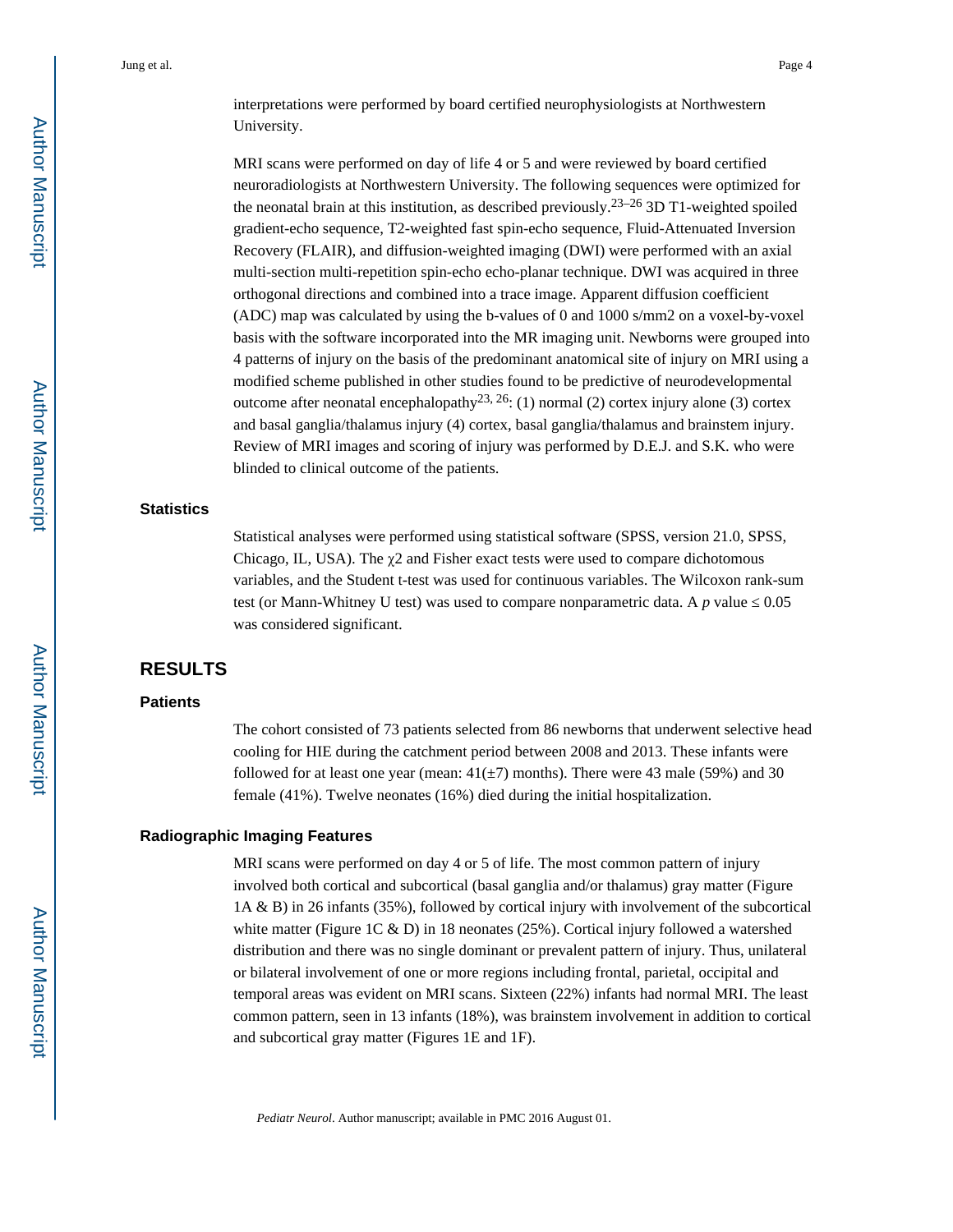#### **Development of Post-neonatal Epilepsy**

Patients with normal imaging or isolated cortical and white matter injury had the lowest rates of epilepsy (33/34,  $p$ <0.0001)) (Table 1). Notably, none of the infants with cortical and white matter injury died or developed epilepsy  $(0/18)$ . Normal MRI, as expected, was also predictive of favorable outcome. All but one infant with normal MRI did well with respect to development of epilepsy  $(15/16, p<0.01)$ . The only infant with normal MRI who developed PNE had abnormal MR spectroscopy, with lactate peak in the CSF, suggesting mild ischemia.

Outcome was more variable in infants with diffuse cortical and subcortical gray matter injury (Table 1). The majority of the surviving neonates with diffuse cortical and subcortical gray matter (BG and Thalamus) injury (58%, *n*=15/26) did not develop epilepsy. However, outcome was worse than in infants with normal MRI or cortical injury alone. In this subset, 3 patients (11%) expired and 8 patients (31%) developed epilepsy, including 4 who developed IS.

Extensive brain injury including the brainstem was highly predictive of unfavorable outcome of either death or infantile spasms (13/13, *p*<0.0001). Nearly 70% (9/13) of infants with brainstem injury died. All surviving infants (4/13) developed infantile spasms (4/4, 100%) within the first 9 months of life (range, 3–9 months; median, 4.5 months). Clinically, this subset of infants who developed IS also had early signs and symptoms of severe brainstem dysfunction, including swallowing dysfunction (requiring placement of gastrostomy tube), respiratory dysfunction (requiring ventilator support or frequent suctioning), encephalopathy, and early development of spasticity, typically by day 21 of life.

## **DISCUSSION**

Therapeutic hypothermia is widely used in the United States for treatment of neonatal hypoxic ischemic injury. While many studies have shown improved neurodevelopmental outcome in cooled infants<sup>2–4,</sup> much less is known about the risk of subsequent epilepsy. Our study examined early anatomical injury patterns on MRI in infants treated with selective head cooing for moderate to severe neonatal HIE. Our findings are consistent with previous report of whole body cooled and non-cooled infants in showing that location of injury was predictive of risk of developing PNE, including infantile spasms<sup>18</sup>. In our study, about one third of infants with basal ganglia and/or thalamic lesions developed PNE while all infants with brainstem involvement developed IS. Absence of subcortical involvement indicated relative protection with respect to development of PNE compared to diffuse brain injury including subcortical regions. None of the infants with isolated cortical and subcortical white matter injury developed PNE. Gano et al. found that in whole body cooled and noncooled babies, brainstem injury was present in 87.5% of infants with infantile spams and 25% of infants without infantile spasms.<sup>18</sup> This supports our finding that head cooled infants with injury to brainstem are at high risk for developing IS.

Technical factors associated with use of Cool Cap for selective head cooling prevent the use of concurrent EEG monitoring during the cooling period. As such, treatment with AEDs during the cooling period was typically based on clinical suspicion of seizures and directed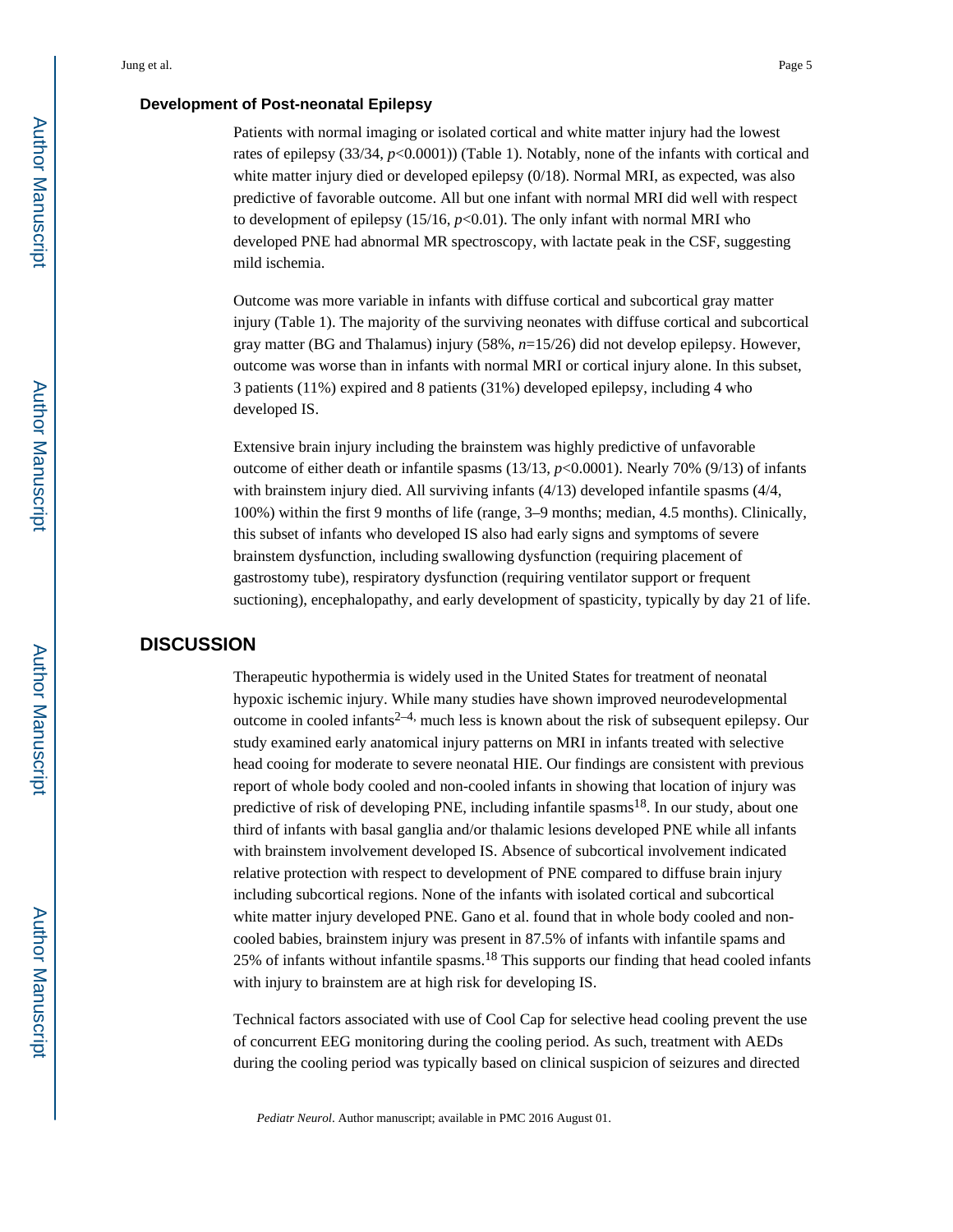by the Neonatal team involved in the care of the newborn. Thus, it is possible that subclinical seizures were not detected and treated during the cooling period. It is difficult to speculate how this practice may have impacted MRI findings. The association between acute seizures and extent of brain injury in neonates in the setting of hypothermia has not been fully elucidated. A previous study of neonates with HIE who were treated with hypothermia found that among newborns with seizures, approximately 60% had moderate-severe injury vs. 40% who had mild or no injury [27]. They also found that newborns with subclinical seizures were as likely to have moderate-severe injury as those with clinically apparent seizures [27].

Another limitation is relatively short follow up. To evaluate the onset of PNE, the patients were followed for at least one year (average follow  $up = 41$  months). Although other forms of epilepsy may present later than 12 months of age, IS most often occur before one year of age.28 Understanding how neonatal HIE leads to epilepsy in later life is an important question in epilepsy research. Although the cortex is often emphasized as the site of seizure origin, epileptic seizures involve widespread network interactions between cortical and subcortical structures, and accumulating evidence points to a crucial role for subcortical structures in propagation and initiation of seizures.<sup>29–31</sup> Previous studies have shown the importance of subcortical structures in animal seizure models, but corresponding human studies, especially in neonates, have been relatively few. Animal models of HIE suggest that post-injury plasticity of the developing brain occurs due to reorganization of thalamocortical, callosal, and intracortical circuitry.<sup>32</sup> Failure to prune immature (possibly epileptogenic) connections following injury due to a hyperinnervated circuitry, may contribute to epilepsy.<sup>32</sup>

There may be a selective neuroprotective effect in the cerebral cortex from hypothermia. Experimental data have shown that glutamate receptor activation, particularly the N-methyld- aspartate type, is a critical mediator of selective neuronal injury following HIE in the neonatal brain.<sup>33–35</sup> Mild hypothermia appears to be a potent inhibitor of glutamate release, which may contribute to selectively protecting brain regions that are vulnerable to secondary delayed injury, such as the cerebral cortex.<sup>36</sup> It is also possible that cortical injury seen on DWI sequences on MRI scans represents a transient insult that is not epileptogenic in nature. Selective head cooling may also produce a temperature differential between brain regions, such as the cortex and subcortical gray matter, with a greater reduction in temperature at the surface of the brain rather than in the deep brain structures. Animal experiments have suggested that the variation may be greater in head cooling than systemic cooling<sup>37</sup>; there can be a temperature differential of >6°C between the coldest superficial cortex and subcortical structures in selective head cooling.<sup>38</sup> It is unclear whether this differential temperature variation leads to a greater vulnerability of subcortical structures to ischemic injury in selective head cooling.<sup>39</sup> Our clinical findings encourage future research into the association of subcortical injury and PNE including IS in infants treated with selective head versus whole body cooling for HIE.

Infants with brainstem injury had the worst prognosis, and all surviving infants developed IS. Infantile spasm is an age-specific epileptic encephalopathy characterized clinically by clusters of spasms and a hypsarhythmia pattern on EEG that is most commonly responsive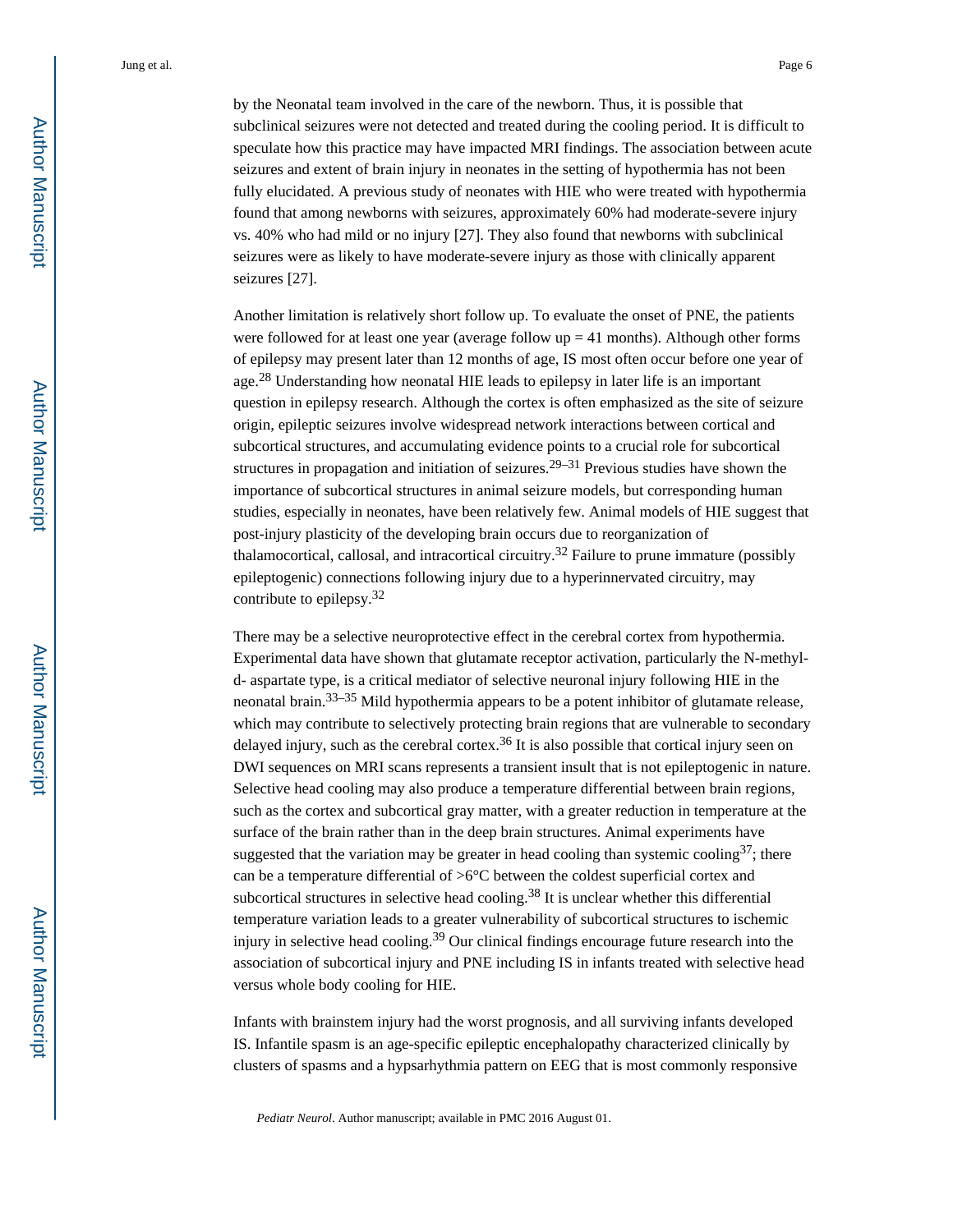to treatment with adrenocorticotropic hormone (ACTH) or vigabatrin.<sup>28</sup> Typically, the peak age of occurrence is between 3 and 7 months of age.<sup>28</sup> The underlying pathophysiology and brain structures involved in the generation of IS have not been fully elucidated. There is some evidence that subcortical structures, particularly the midbrain and brainstem may be implicated in its pathogenesis.<sup>39–42</sup> One study compared brains of individuals with HIE who had epilepsy but not IS with those with HIE (or lissencephaly) and IS and noted that only patients with IS had alterations in specific neurotransmitters and neuropeptides in the brainstem.40 In one study of infants with HIE who did not undergo therapeutic hypothermia, 4.5% developed IS; extensive injury to the basal ganglia/thalamus or total brain injury were found in these patients.18 Our study found that 100% of infants with whole brain injury that included the brainstem developed IS. This seizure type was noted in 15% of infants with diffuse cortical and subcortical injury including thalamus and basal ganglia. Most important, none of the infants with normal MRI or injury restricted to the cortical mantle and underlying white matter developed IS. This supports the notion that the pathogenesis of IS may involve subcortical structures.

In summary, results of our study show that prognostic information can be gleaned from MRI studies performed on days 4 or 5 of life in selectively head cooled infants with HIE. Injury to brainstem evident on imaging studies and on clinical examination is highly predictive of poor prognosis and development of IS. In contrast, normal MRI or injury limited to cortical surface and the subcortical white matter is predictive of good outcome with respect to the development of PNE.

## **Acknowledgments**

We would like to acknowledge the support of Dr. Yasmin Khan, neonatologist and Medical Director of the Neonatal Intensive Care Unit at Prentice Woman's Hospital of Northwestern University. This research was supported in part by CURE (Citizens United for Research in Epilepsy (DRN), Child Neurology Foundation Shields Award (CV) and NIH/NINDS RO1 NS073768 (SK).

### **References**

- 1. Volpe, JJ. Neurology of the Newborn. Elsevier Health Sciences; 2008.
- 2. Gluckman PD, Wyatt JS, Azzopardi D, Ballard R, Edwards AD, Ferriero DM, Polin RA, Robertson CM, Thoresen M, Whitelaw A, Gunn AJ. Selective head cooling with mild systemic hypothermia after neonatal encephalopathy: multicentre randomised trial. The Lancet. 2005; 365:663–670.
- 3. Shankaran S, Laptook AR, Ehrenkranz RA, Tyson JE, McDonald SA, Donovan EF, et al. Wholebody hypothermia for neonates with hypoxic–ischemic encephalopathy. N Engl J Med. 2005; 353:1574–1584. [PubMed: 16221780]
- 4. Tagin MA, Woolcott CG, Vincer MJ, Whyte RK, Stinson DA. Hypothermia for neonatal hypoxic ischemic encephalopathy: an updated systematic review and meta-analysis. Arch Pediatr Adolesc Med. 2012; 166:558–566. [PubMed: 22312166]
- 5. Edwards AD, Brocklehurst P, Gunn AJ, Halliday H, Juszczak E, Levene M, Strohm B, Thoresen M, Whitelaw A, Azzopardi D. Neurological outcomes at 18 months of age after moderate hypothermia for perinatal hypoxic ischaemic encephalopathy: synthesis and meta-analysis of trial data. BMJ. 2010:340.
- 6. Shankaran S. Outcomes of Hypoxic-Ischemic Encephalopathy in Neonates Treated with Hypothermia. Clin Perinatol. 2014; 41:149–159. [PubMed: 24524452]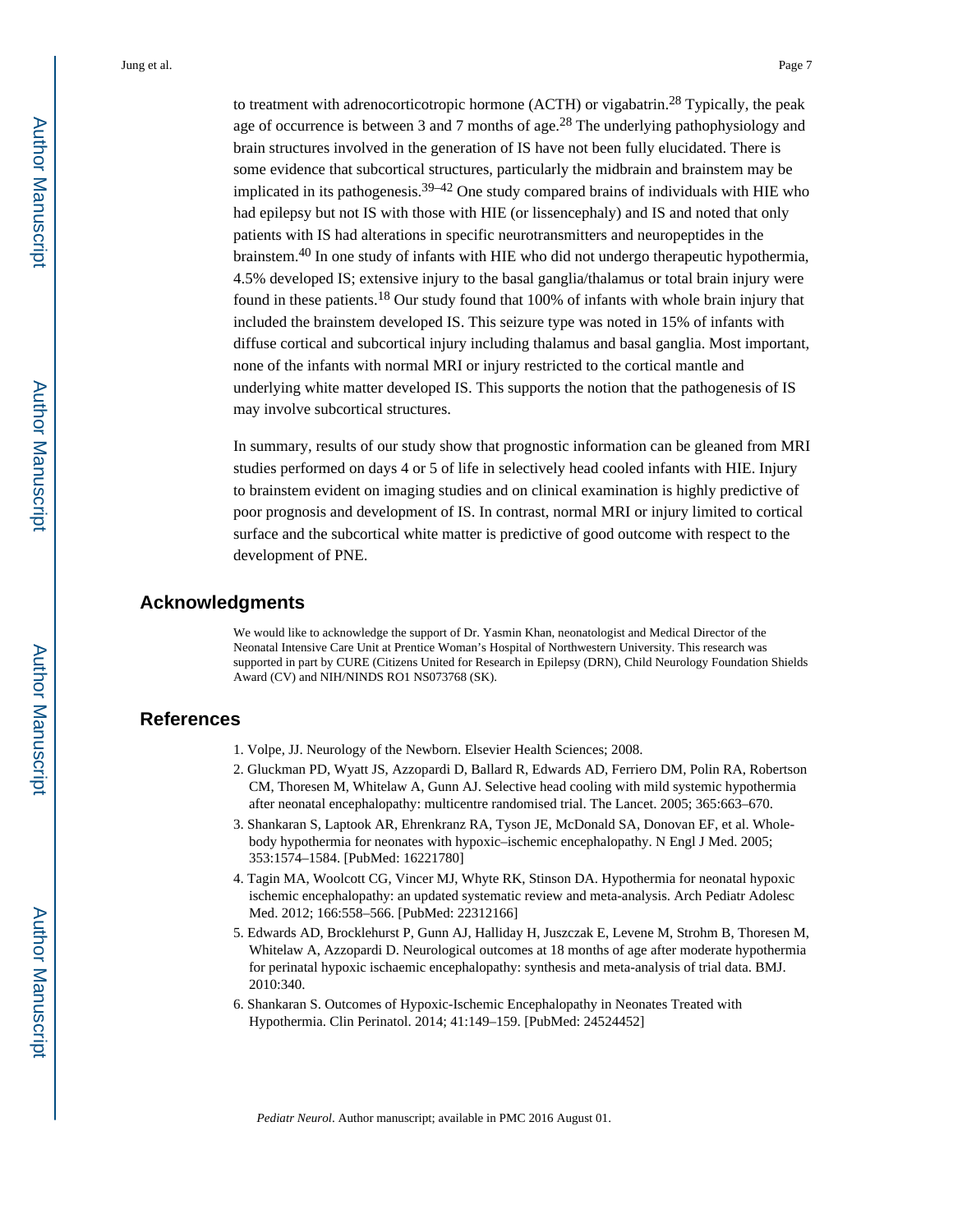- 7. Sarkar S, Donn SM, Bapuraj JR, Bhagat I, Barks JD. Distribution and severity of hypoxic– ischaemic lesions on brain MRI following therapeutic cooling: selective head versus whole body cooling. Arch Dis Child Fetal Neonatal Ed. 2012; 97(5):335–9.
- 8. Rutherford M, Malamateniou C, McGuinness A, Allsop J, Biarge MM, Counsell S. Magnetic resonance imaging in hypoxic-ischaemic encephalopathy. Early Hum Dev. 2010; 86:351–360. [PubMed: 20541877]
- 9. Yap V, Engel M, Takenouchi T, Perlman JM. Seizures are common in term infants undergoing head cooling. Pediatr Neurol. 2009; 41:327–331. [PubMed: 19818933]
- 10. Wusthoff CJ, Dlugos DJ, Gutierrez-Colina A, Wang A, Cook N, Donnelly M, Clancy R, Abend NS. Electrographic seizures during therapeutic hypothermia for neonatal hypoxic-ischemic encephalopathy. J Child Neurol. 2011; 26(6):724–8. [PubMed: 21447810]
- 11. Glass HC, Nash KB, Bonifacio SL, Barkovich AJ, Ferriero DM, Sullivan JE, Cilio MR. Seizures and Magnetic Resonance Imaging–Detected Brain Injury in Newborns Cooled for Hypoxic-Ischemic Encephalopathy. J Pediatr. 2011; 159:731–735. e731. [PubMed: 21839470]
- 12. Nash KB, Bonifacio SL, Glass HC, Sullivan JE, Barkovich AJ, Ferriero DM, Cilio MR. Video-EEG monitoring in newborns with hypoxic-ischemic encephalopathy treated with hypothermia. Neurology. 2011; 76:556–562. [PubMed: 21300971]
- 13. Selton D, Andre M. Prognosis of hypoxic-ischaemic encephalopathy in full-term newborns-value of neonatal electroencephalography. Neuropediatrics. 1997; 28:276–280. [PubMed: 9413008]
- 14. Toet MC, Groenendaal F, Osredkar D, van Huffelen AC, de Vries LS. Postneonatal epilepsy following amplitude-integrated EEG-detected neonatal seizures. Pediatr Neurol. 2005; 32:241– 247. [PubMed: 15797180]
- 15. Pisani F, Orsini M, Braibanti S, Copioli C, Sisti L, Turco EC. Development of epilepsy in newborns with moderate hypoxic-ischemic encephalopathy and neonatal seizures. Brain and Development. 2009; 31:64–68. [PubMed: 18490125]
- 16. Inoue T, Shimizu M, Hamano Si, Murakami N, Nagai T, Sakuta R. Epilepsy and West syndrome in neonates with hypoxic–ischemic encephalopathy. Pediatr Int. 2014; 56(3):369–72. [PubMed: 24274080]
- 17. Clancy RR, Legido A. Postnatal epilepsy after EEG-confirmed neonatal seizures. Epilepsia. 1991; 32:69–76. [PubMed: 1985832]
- 18. Gano D, Sargent MA, Miller SP, Connolly MB, Wong P, Glass HC, Poskitt KJ, Chau V. MRI Findings in Infants With Infantile Spasms After Neonatal Hypoxic-Ischemic Encephalopathy. Pediatr Neurol. 2013 Dec; 49(6):401–5. [PubMed: 24095571]
- 19. Ramantani G, Ikonomidou C, Walter B, Rating D, Dinger J. Levetiracetam: Safety and efficacy in neonatal seizures. Eur J Paediatr Neurol. 2011; 15:1–7. Azzopardi DV, Strohm B, Edwards AD, Dyet L, Halliday HL, Juszczak E, Kapellou. [PubMed: 21094062]
- 20. Pisani F, Barilli AL, Sisti L, Bevilacqua G, Seri S. Preterm infants with video-EEG confirmed seizures: Outcome at 30 months of age. Brain Dev. 2008 Jan; 30(1):20–30. [PubMed: 17964748]
- 21. OLevene M, Marlow N, Porter E, Thoresen M, Whitelaw A, Brocklehurst P. TOBY Study Group. Moderate hypothermia to treat perinatal asphyxial encephalopathy. N Engl J Med. 2009 Oct 1; 361(14):1349–58. [PubMed: 19797281]
- 22. al Naqeeb N, Edwards AD, Cowan FM, Azzopardi D. Assessment of neonatal encephalopathy by amplitude-integrated electroencephalography. Pediatrics. 1999; 103:1263–71. [PubMed: 10353940]
- 23. Miller SP, Ramaswamy V, Michelson D, Barkovich AJ, Holshouser B, Wycliffe N, Glidden DV, Deming D, Partridge JC, Wu YW, Ashwal S, Ferriero DM. Patterns of brain injury in term neonatal encephalopathy. J Pediatr. 2005; 146(4):453–60. [PubMed: 15812446]
- 24. Bonifacio SL, Glass HC, Vanderpluym J, Agrawal AT, Xu D, Barkovich AJ, Ferriero DM. Perinatal Events and Early Magnetic Resonance Imaging in Therapeutic Hypothermia. J Pediatr. 2011; 158(3):360–5. [PubMed: 20965514]
- 25. Barkovich A, Miller S, Bartha A, et al. MR imaging, MR spectroscopy, and diffusion tensor imaging of sequential studies in neonates with encephalopathy. American Journal of Neuroradiology. 2006; 27:533–547. [PubMed: 16551990]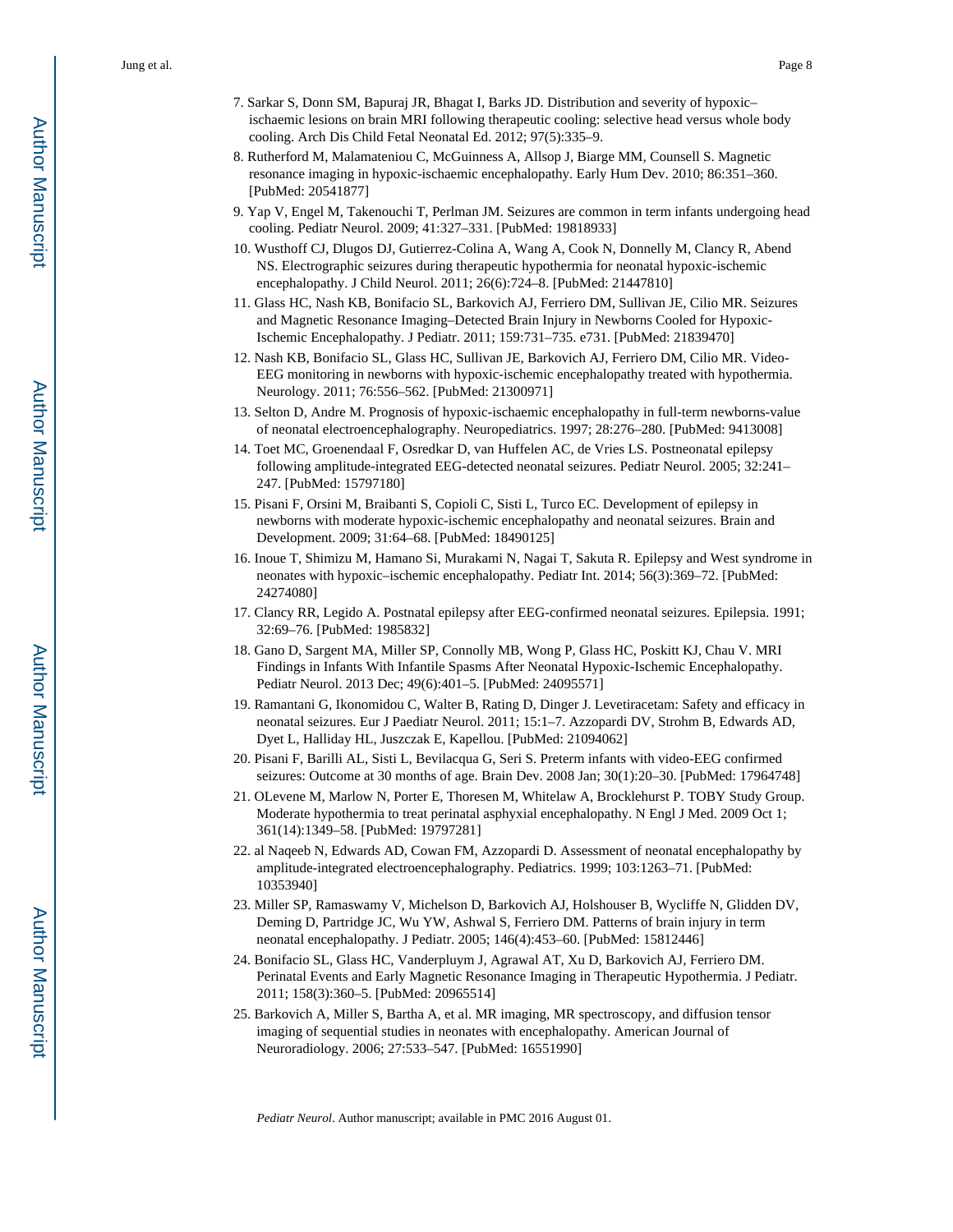- 26. Barkovich AJ, Hajnal BL, Vigneron D, Sola A, Partridge JC, Allen F, Ferriero DM. Prediction of neuromotor outcome in perinatal asphyxia: evaluation of MR scoring systems. AJNR Am J Neuroradiol. 1998 Jan; 19(1):143–9. [PubMed: 9432172]
- 27. Glass HC, Nash KB, Bonifacio SL, Barkovich AJ, Ferriero DM, Sullivan JE, Cilio MR. Seizures and magnetic resonance imaging-detected brain injury in newborns cooled for hypoxic-ischemic encephalopathy. J Pediatr. 2011; 159(5):731–735. [PubMed: 21839470]
- 28. Pellock JM, Hrachovy R, Shinnar S, Baram TZ, Bettis D, Dlugos DJ, Gaillard WD, Gibson PA, Holmes GL, Nordl DR, O'Dell C, Shields WD, Trevathan E, Wheless JW. Infantile spasms: a US consensus report. Epilepsia. 2010; 51:2175–2189. [PubMed: 20608959]
- 29. Berman R, Negishi M, Vestal M, Spann M, Chung MH, Bai X, Purcaro M, Motelow JE, Danielson N, Dix-Cooper L, Enev M, Novotny EJ, Constable RT, Blumenfeld H. Simultaneous EEG, fMRI, and behavior in typical childhood absence seizures. Epilepsia. 2010; 51:2011–2022. [PubMed: 20608963]
- 30. Norden AD, Blumenfeld H. The role of subcortical structures in human epilepsy. Epilepsy Behav. 2002; 3:219–231. [PubMed: 12662601]
- 31. Gale K. Subcortical structures and pathways involved in convulsive seizure generation. J Clin Neurophysiol. 1992; 9:264–277. [PubMed: 1350593]
- 32. Jacobs KM, Graber KD, Kharazia VN, Parada I, Prince DA. Postlesional Epilepsy: The Ultimate Brain Plasticity. Epilepsia. 2000; 41:S153–S161. [PubMed: 10999537]
- 33. Du Plessis A, Johnston MV. Hypoxic-ischemic brain injury in the newborn. Cellular mechanisms and potential strategies for neuroprotection. Clin Perinatol. 1997; 24:627–654. [PubMed: 9394864]
- 34. Volpe, J. Neurology of the newborn. 4. Philadelphia: WB Saunders Company; 2000. Chapter 8: Hypoxic–ischemic encephalopathy; neuropathology and pathogenesis; p. 296-330.
- 35. Barks JD, Silverstein FS. Excitatory amino acids contribute to the pathogenesis of perinatal hypoxic ischemic brain injury. Brain Pathol. 1992; 2:235–243. [PubMed: 1343839]
- 36. Busto R, Globus M, Dietrich WD, Martinez E, Valdes I, Ginsberg MD. Effect of mild hypothermia on ischemia-induced release of neurotransmitters and free fatty acids in rat brain. Stroke. 1989; 20:904–910. [PubMed: 2568705]
- 37. Iwata O, Iwata S, Tamura M, Nakamura T, Sugiura M, Ogiso Y. Brain temperature in newborn piglets under selective head cooling with minimal systemic hypothermia. Pediatr Int. 2003; 45:163–168. [PubMed: 12709142]
- 38. Tooley J, Eagle R, Satas S, Thoresen M. Significant head cooling can be achieved while maintaining normothermia in the newborn piglet. Arch Dis Child Fetal Neonatal Ed. 2005; 90:F262–FF266. [PubMed: 15846020]
- 39. Konishi Y, Hayakawa K, Kuriyama M, Saito M, Fujii Y, Sudo M. Effects of ACTH on brain midline structures in infants with infantile spasms. Pediatr Neurol. 1995; 13:134–136. [PubMed: 8534277]
- 40. Hayashi M, Itoh M, Araki S, Kumada S, Tanuma N, Kohji T, Kohyama J, Iwakawa Y, Satoh J, Morimatsu Y. Immunohistochemical analysis of brainstem lesions in infantile spasms. Neuropathology. 2000; 20:297–303. [PubMed: 11211054]
- 41. Hayashi M. Neuropathology of the limbic system and brainstem in West syndrome. Brain Dev. 2001; 23:516–522. [PubMed: 11701247]
- 42. Lado F, Moshe S. Role of subcortical structures in the pathogenesis of infantile spasms: what are possible subcortical mediators? Int Rev Neurobiol. 2002; 49:115–140. [PubMed: 12040889]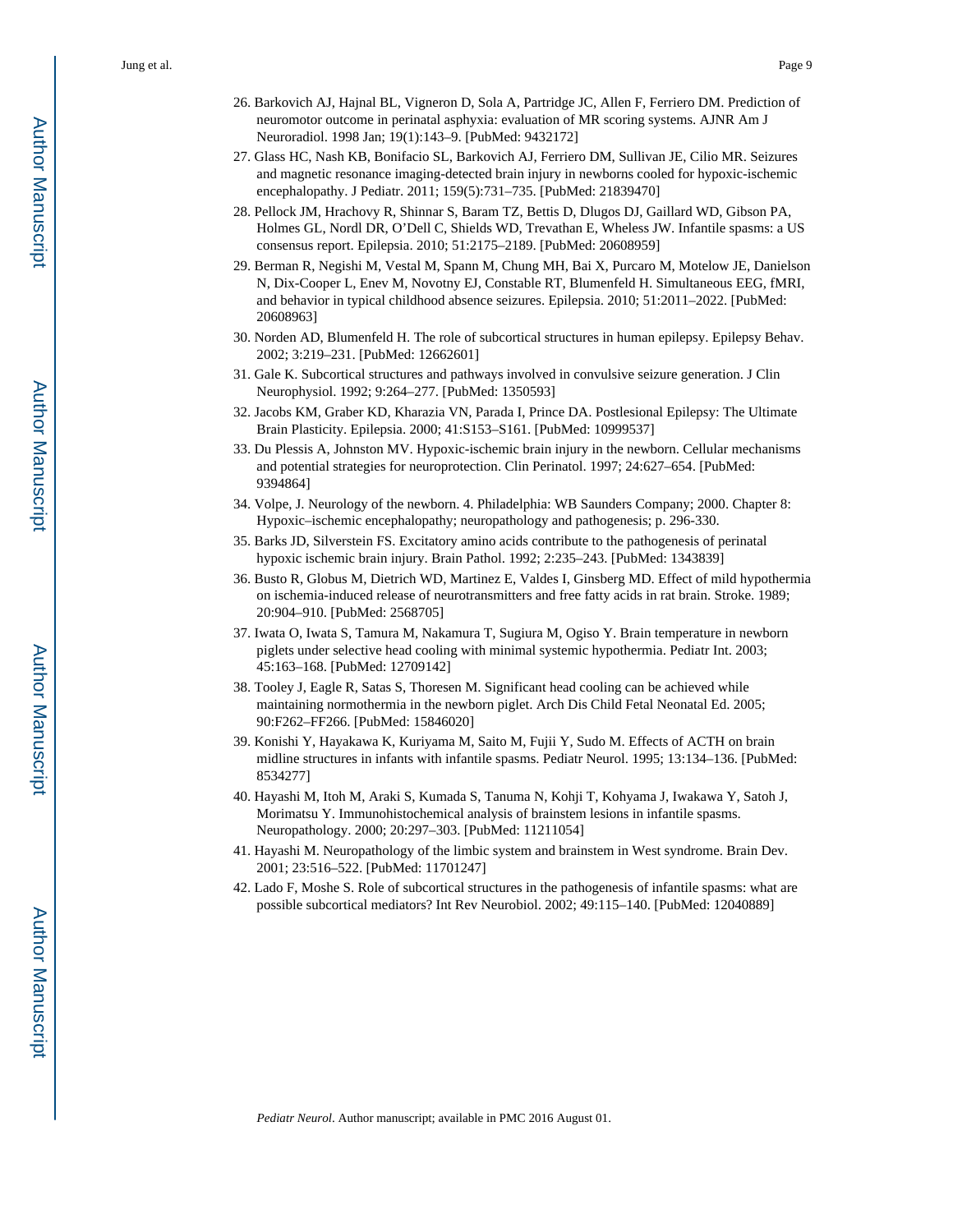

#### **Figure 1. MRI injury patterns in head cooled neonates with HIE**

**A** & **B**: The most common pattern of injury involved the cortical and subcortical gray matter (arrows) in 35% of the infants. **C** & **D**: Isolated cortical injury with subcortical white matter involvement (arrows) was present in 25% of infants. **E and F**: Injury to brainstem, cortical and subcortical structures (arrows) was present in 18% of infants.

DWI= diffusion weighted image and ADC = apparent diffusion coefficient map.